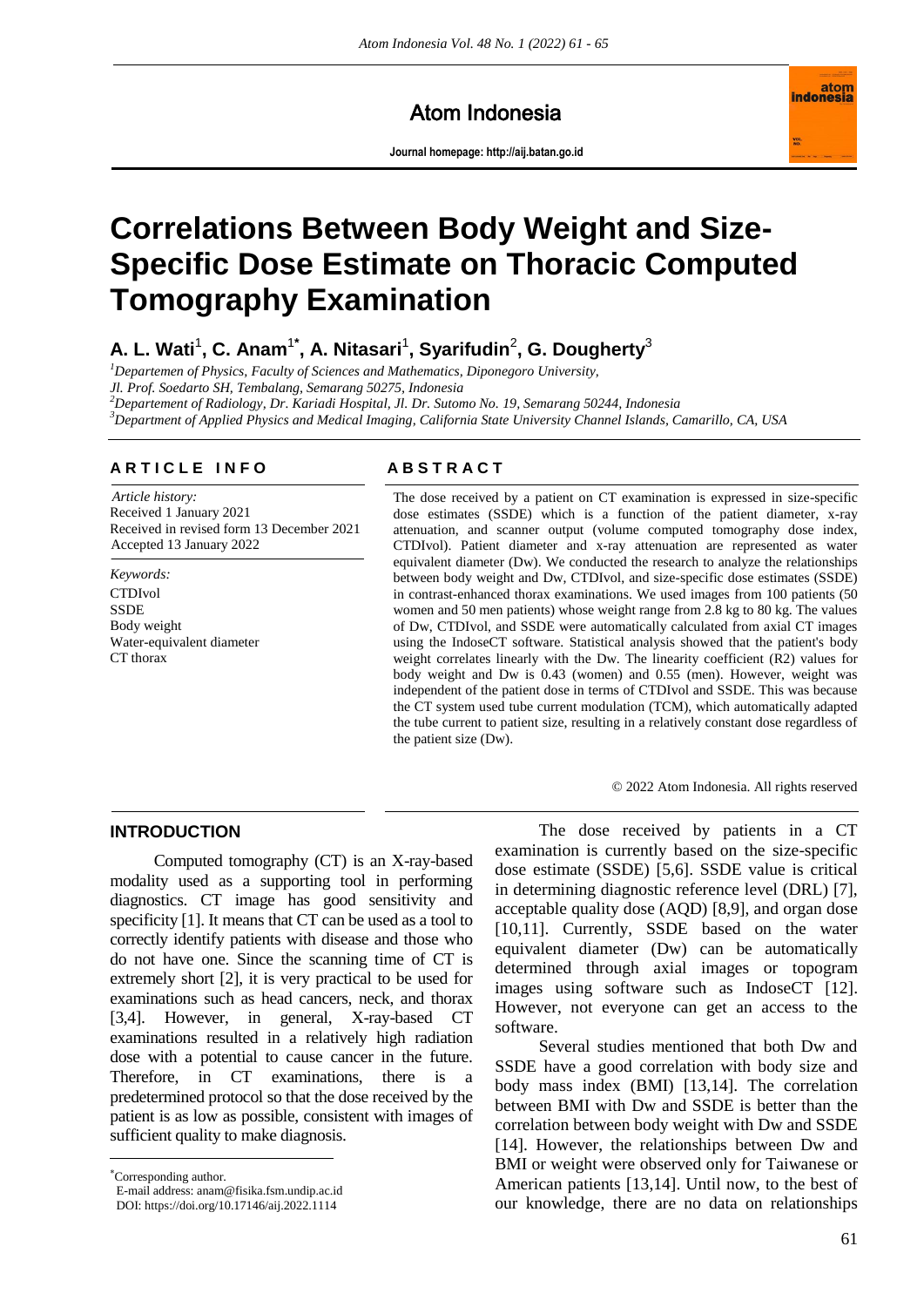between Dw and BMI or body weight for Indonesian patients. This study was conducted to analyze the correlation between body weight with Dw and SSDE for Indonesians. It is expected that everyone of interest can access SSDE through the patient's weight.

#### **METHODOLOGY**

This study involved 100 patients consisting of 50 women and 50 men with a weight range of 2.8 kg to 80 kg who had undergone a thoracic examination at Dr. Kariadi Hospital, Semarang, Central Java, Indonesia. The CT scanner was a Siemens Sensation 64. The image used in this study is an image generated from examination using a contrast agent. The scanning protocol was the routine thorax, i.e. a voltage of 120 kV (children and adults), tube currents of 45 mA for children and 100 mA for adults, a pitch factor of 1.4, and a total collimation width of 19.2 mm.

#### **CTDIvol value**

 $CTDI<sub>vol</sub>$  values were obtained from  $CTDI<sub>w</sub>$  as indicated in Eq. (1).

$$
CTDI_{vol} = \frac{CTDI_w}{pitch} \tag{1}
$$

the CTDIvol dose is the output dose of the device or CT scanner. Its value in this study was obtained from the Digital Imaging and Communications in Medicine (DICOM) dose report.

#### **Calculation of Dw and SSDE**

In general, the value of  $D_w$  can be calculated based on the average Hounsfield unit (HU) from the value of the region of interest (ROI) and the area of the ROI  $(A_{ROI})$  using Eq. (2) [15-17]. The SSDE value was the product of CTDIvol and a size conversion factor (CF(Dw)) (see Eq. (3)).

$$
Dw = 2\sqrt{\left[\frac{1}{1000}\overline{HU} + 1\right]\frac{A_{ROI}}{\pi}}\tag{2}
$$

$$
SSDE = CTDI_{vol} \times CF(Dw) \tag{3}
$$

The Dw and SSDE values were automatically calculated from the axial images using the IndoseCT 20.b software [18].

#### **Correlations**

The relationships between body weight and  $D_w$ , body weight and CTDI<sub>vol</sub>, and body weight and SSDE were conducted using regression analysis with OriginPro 9.0. Comparisons between men and women patients were also performed.

#### **RESULTS AND DISCUSSION**

#### **Relationship between body weight and D<sup>w</sup>**

Figure 1 presents the relationship between body weight and  $D_w$  for all the patients. Based on Fig.1, it can be seen that the linear relationship between body weight and  $D_w$  is obtained with a value of  $R^2 = 0.51$ , which is considered moderately sufficient to imply linearity [19]. Previous study for Americans, as a comparison, reported that the relationship between body weight and  $D_w$  had a weak correlation ( $R^2 = 0.47$ ) or moderate correlation  $(R<sup>2</sup> = 0.69)$  [14].



**Fig. 1.** Relationship between body weight and Dw for a combination of women and men patients.

The relationships between body weight and  $D_w$  for women and men patients are separately displayed in Fig. 2. It shows linear relationships between body weight and  $D_w$  for both women  $(R^{2} = 0.43)$  and men  $(R^{2} = 0.55)$ . These are not significantly different. But,  $R^2$ for women is lower than that for men. It indicates that the anatomy of the thorax of women and men is different. For women patients, the presence of mammae definetly affects the diameter of the patient.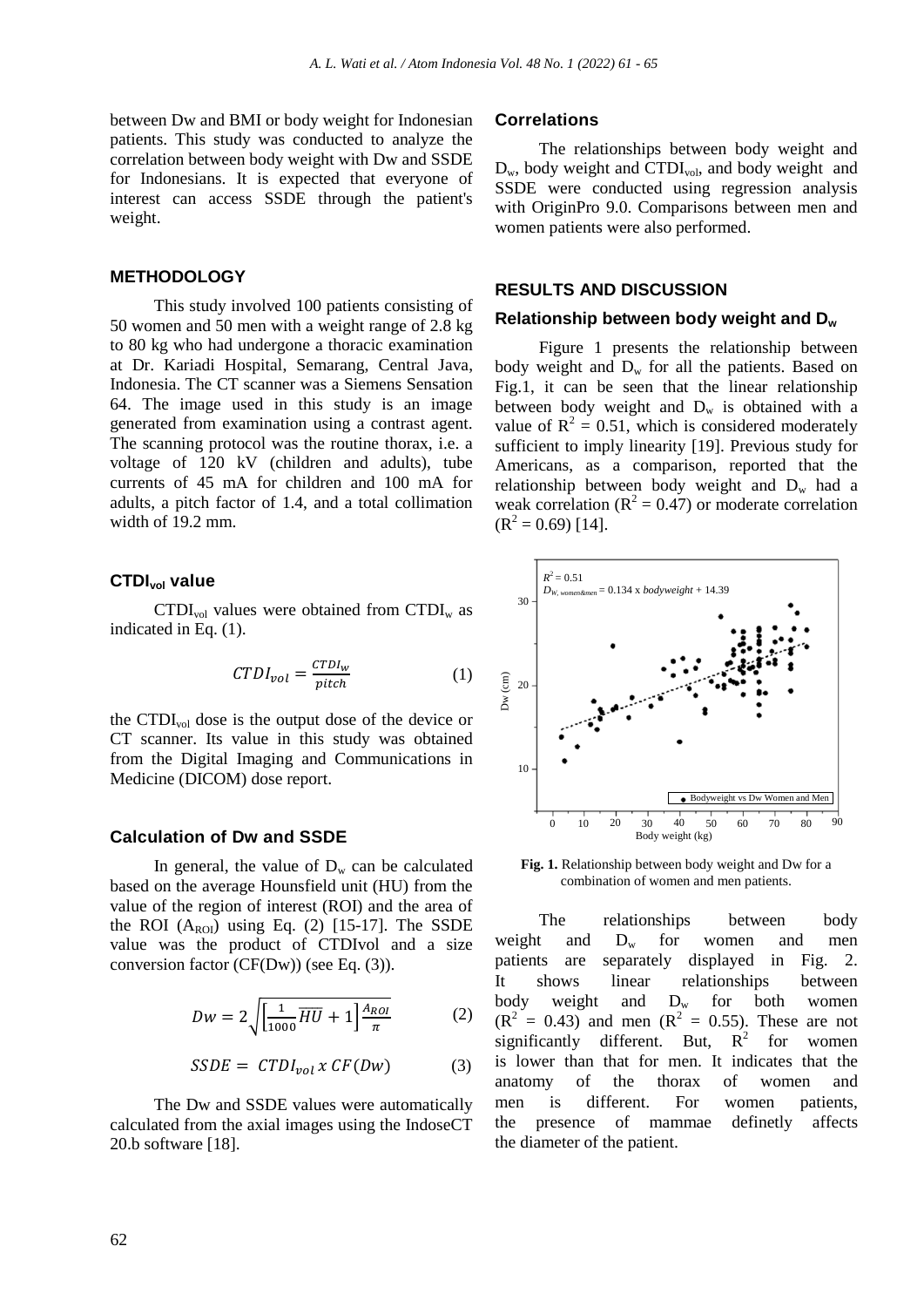

**Fig. 2.** The relationships between body weight and Dw separately between women and men patients.

### **Correlation between body weight and CTDIvol**

Figure 3 shows a linear relationship between body weight and CTDIvol for all 100 patients with  $R^2 = 0.25$ . The relationships between body weight and CTDIvol for men and women patients shown separately are provided in Fig. 4. The  $R^2$  are 0.28 and 0.19 for men and women patients, respectively, which is not a significant difference. Value of  $R<sup>2</sup> < 0.5$  indicate that the relationship between two variables is weak [19]. This is due to the effect of using tube current modulation (TCM) techniques [20]. TCM is a technique to automatically adjust the tube current based on the size of the patient, so that the radiation dose was not increased for small patient size [21,22].



**Fig. 3.** Relationship between body weight and CTDIvol for all 100 patients.



**Fig. 4.** Relationships between body weight and CTDIvol separately between women and men patients.

#### **The relationship between weight and SSDE**

Figure 5 shows the relationship between body weight and SSDE for all 100 patients with  $R^2$  = 0.095. The relationships between body weight and SSDE for men and women patients in a separate line are shown in Fig. 6. The correlations between body weight and SSDE are with  $R^2 = 0.093$  for women and  $R^2 = 0.097$  for men, both of which are not significantly different. The correlations between the two show a very weak correlation with  $R^2$  < 0.1, indicating that the implementation of TCM was successful. TCM adjusts tube current during CT to provide target image quality across scans as well as for patients of any size [22].



**Fig. 5.** Relationship between weight and SSDE for all 100 patients.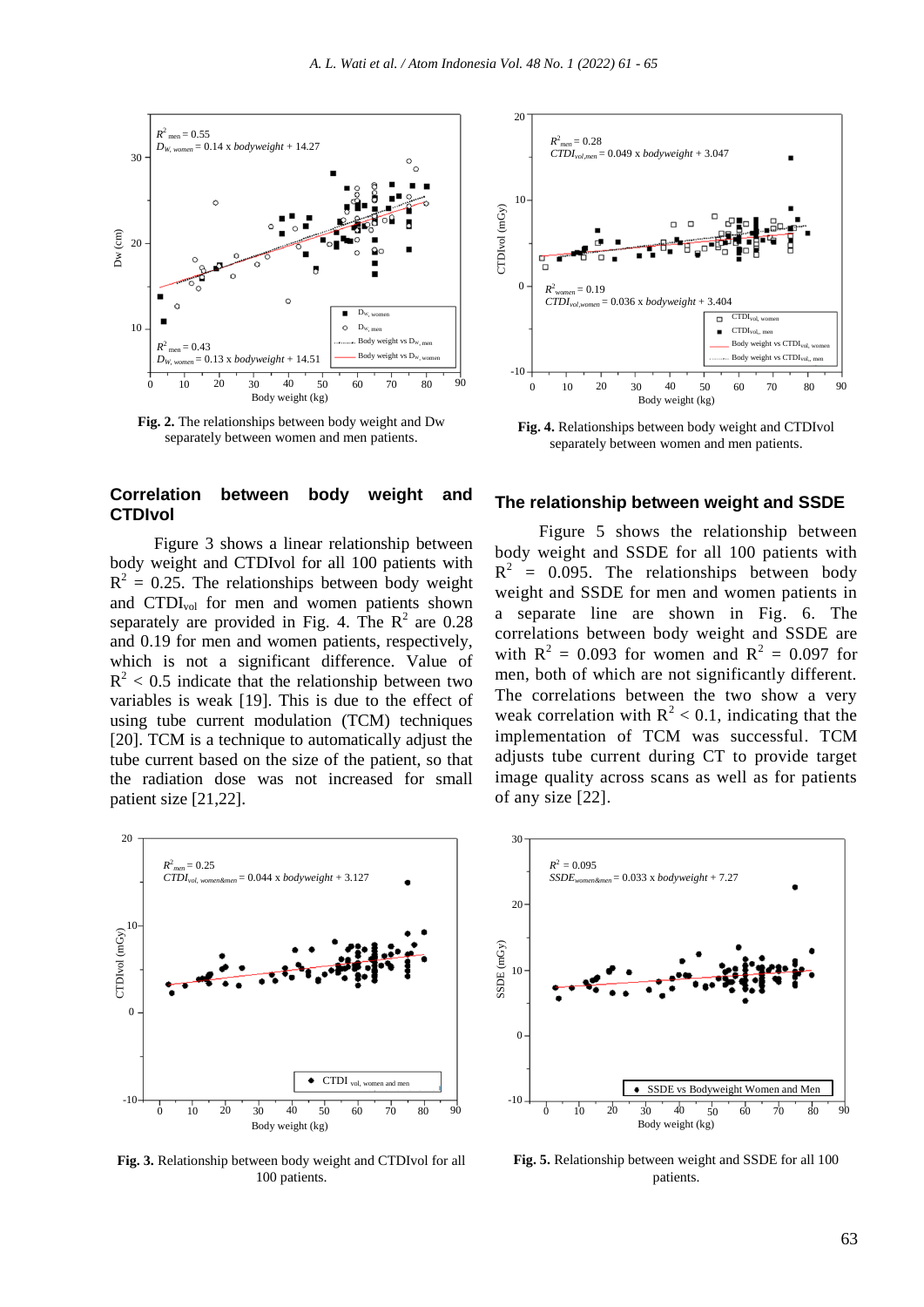The average values of  $CTDI_{vol}$ ,  $D_w$ , and SSDE for women, men, and a combination of both are tabulated in Table 1. It shows that the diameter of women is slightly larger (1.35 %) than men, due to the impact of mammae in the women patients. Although TCM was implemented, due to the higher size of women patients, the dose to the women patients was slightly smaller than men patients (2.38 % and 2.91 % for CTDIvol and SSDE, respectively).



**Fig. 6.** The relationships between body weight and SSDE for women and mean patients separately.

Table 1. Average values of CTDI<sub>vol</sub>, D<sub>w</sub>, and SSDE in chest examination.

| Variable      | Women                           | Men          | All          |
|---------------|---------------------------------|--------------|--------------|
|               | (mean $\pm$ standard deviation) |              |              |
| CTDIvol (mGy) | $5.4 + 1.9$                     | $5.6 + 1.9$  | $5.5 + 1.7$  |
| $Dw$ (cm)     | $21.6 + 3.4$                    | $21.4 + 3.9$ | $21.5 + 3.6$ |
| $SSDE$ (mGy)  | $9.2 + 2.3$                     | $9.2 + 2.3$  | $9.0 + 2.0$  |

#### **CONCLUSION**

The relationships between body weight and Dw, body weight and CTDIvol, and body weight and SSDE for Indonesian case have been established. There is a linear relationship between weights and Dw with  $R^2$  of about 0.5. However, the relationship between body weight and SSDE has a weak correlation. Thus, body weight cannot be properly used to calculate the SSDE value. Due to the application of tube current modulation (TCM) technique, there was no difference in patient dose (CTDIvol and SSDE) due to patient weight. In this study, there was no significant difference in outcome between male and female patients.

#### **ACKNOWLEDGMENT**

This work was funded by the World Class Research University (WCRU), Diponegoro University (Contract Numbers: 118-08/UN7.6.1/PP/2021).

#### **AUTHOR CONTRIBUTION**

L. Wati and C. Anam conceived of the idea. L. Wati, A. Nitasari, and S. Syarifudin collected the data. L. Wati and C. Anam wrote the manuscript with the help and input from G. Dougherty. All authors read and approved the manuscript.

#### **REFERENCES**

- 1. W. Gouda and R. Yasin, Egypt. J. Radiol. Nucl. Med. **51** (2020) 196.
- 2. H. Tan, Y. Gu, H. Yu, P. Hu *et al.*, Am. J. Roentgenol. **215** (2020) 325.
- 3. A. R. Jung, J. L. Roh, J. S. Kim *et al.*, Oral Oncol. **95** (2019) 95.
- 4. I. W. Harsono, S. Liawatimena, T. W. Cenggoro, J. King Saud Univ. Comput. Inf. Sci. **34** (2022) 567.
- 5. Anonymous, American Association of Physicists in Medicine (AAPM), Rep. AAPM Task Gr. 204 (2011).
- 6. C. Anam, D. Adhianto, H. Sutanto *et al.,* J. X-Ray Sci. Technol. **28** (2020) 695.
- 7. R. Imai, O. Miyazaki, T. Horiuchi *et al.,* Pediatr. Radiol. **45** (2015) 345.
- 8. [A. Mehdipour,](https://pubmed.ncbi.nlm.nih.gov/?term=Mehdipour+A&cauthor_id=30824932) [M. Parsi](https://pubmed.ncbi.nlm.nih.gov/?term=Parsi+M&cauthor_id=30824932) and F. S. [Khorram,](https://pubmed.ncbi.nlm.nih.gov/?term=Khorram+FS&cauthor_id=30824932) Radiat. Prot. Dosim. **185** (2019) 176.
- 9. A. Nitasari, C. Anam, W.S. Budi *et al.,* Atom Indonesia **47** (2021) 135.
- 10. A. J. Hardy, M. Bostani, G. H. J. Kim *et al.,* Med. Phys. **48** (2021) 6160.
- 11. E. H. Bashier, I. I. Suliman, Radiol. Med. **123** (2018) 424.
- 12. C. Anam, F. Haryanto, R. Widita *et al.,* Int. J. Radiat. Res. **16** (2018) 289.
- 13. J. Xu, X. Wang, P. Yang *et al.,* Biomed Res. Int. **2020** (2020) 1.
- 14. R. D. A. Khawaja, S. Singh, B. Vettiyl *et al.,* Am. J. Roentgenol. **204** (2015) 167.